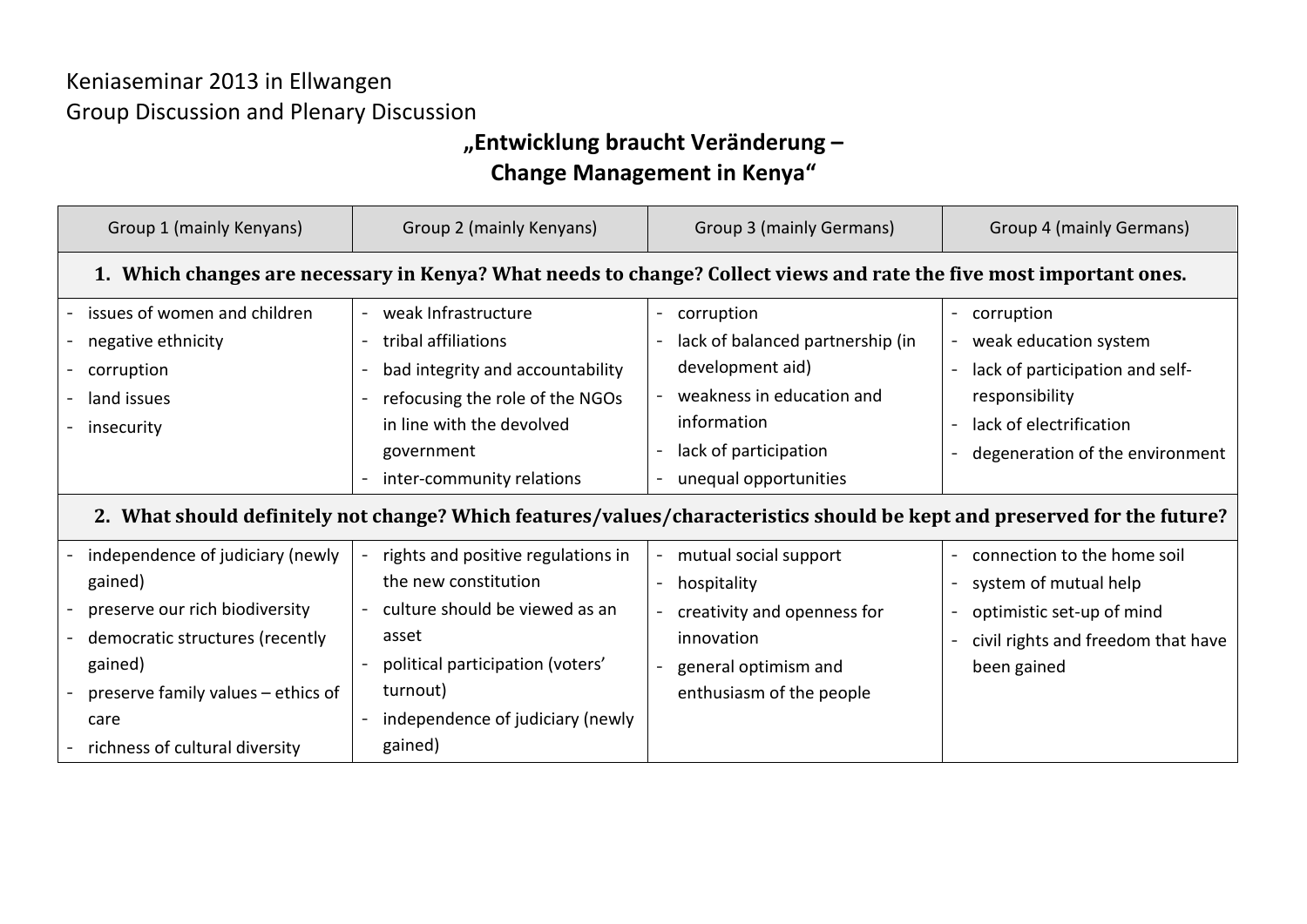## **3. Which steps need to be taken to bring about the desired change? Please relate the necessary steps/measures to the respective items which need to be changed (from No. 1)**

| no more foreign aid            | Depoliticization of the economic                 | Practice of accountability    | Unrechtsbewusstein bilden         |
|--------------------------------|--------------------------------------------------|-------------------------------|-----------------------------------|
| empowerment of women and       | and social development policy                    | Open dialogue                 | Bessere Lehrerbildung             |
| children (education)           | Ensuring participation by the                    | Will to learn from each other | Information über                  |
| stop bribery (strong measures, | citizens in economic growth -                    | Long-term planning            | Mitbestimmungsmöglichkeiten       |
| ethical punishment), change of | internalization of the economic                  | Initiative and responsibility | Staatsaufgabe, natürliche Energie |
| values                         | blueprint                                        |                               | "Sodis"-Verfahren                 |
| healing old wounds             | Participatory review on progress                 |                               |                                   |
| correcting injustices          | made in implementation                           |                               |                                   |
| land reforms (national land    | Removing tribal identification in                |                               |                                   |
| policy)                        | all documentation relating to                    |                               |                                   |
|                                | personal datas                                   |                               |                                   |
|                                | Imparting National Heritage /                    |                               |                                   |
|                                | patriotism                                       |                               |                                   |
|                                | Inter-communial / inter-tribal<br>socialisation. |                               |                                   |
|                                | An independent constitutional                    |                               |                                   |
|                                | body to set a code/standard of                   |                               |                                   |
|                                | integrity                                        |                               |                                   |
|                                | Review the current integrity act.                |                               |                                   |
|                                | Revaluation by the NGOs of their                 |                               |                                   |
|                                | position change.                                 |                               |                                   |
|                                | Respect the role of County                       |                               |                                   |
|                                | governments and ensuring they                    |                               |                                   |
|                                | together to realize various goals                |                               |                                   |
|                                | (NGOs) / Collaboration between                   |                               |                                   |
|                                | <b>Counte Governments and NGOs</b>               |                               |                                   |